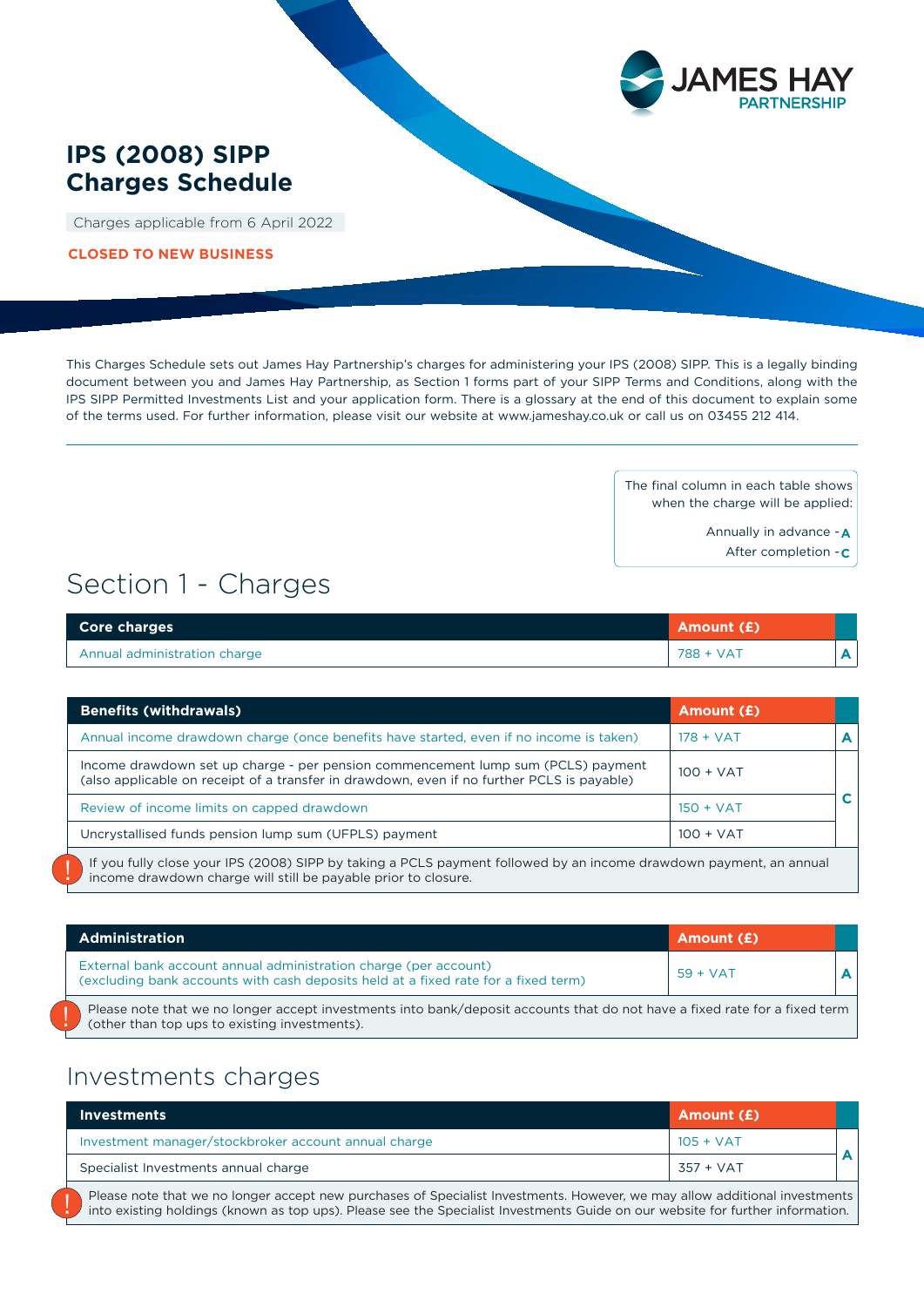#### **IPS (2008) SIPP Charges Schedule**

| <b>Commercial Property</b>                                                                                                                           | Amount (£)                 |   |
|------------------------------------------------------------------------------------------------------------------------------------------------------|----------------------------|---|
| UK purchase or transfer in                                                                                                                           | $600 + VAT$                |   |
| Sale or transfer out                                                                                                                                 | $450 + VAT$                |   |
| Annual property charge self managed by member (first lettable unit/lease in each property)<br>(each additional lettable unit/lease in each property) | $848 + VAT$<br>$760 + VAT$ |   |
| Annual mortgage charge                                                                                                                               | $178 + VAT$                | A |
| Additional member annual charge (for each additional member)                                                                                         | $119 + VAT$                |   |
| Please note that the option to self manage property is only available in certain circumstances. Please see the Commercial                            |                            |   |

Property Purchase and Maintenance Guide on our website for further information.

If there are multiple SIPP owners, the commercial property charges will be split in proportion to each member's SIPP interest in the property.

# Important notes

!<br>!

#### **Additional work**

The above charges indicate the standard work involved in administering your IPS (2008) SIPP. However, we may charge on a time/cost basis if we need to perform additional administration in exceptional circumstances. We will charge a minimum hourly rate of £150 + VAT, relevant to staff seniority and expertise.

#### **Annual charge increases**

We automatically apply increases to annual charges on 6 April each year in line with the rise in the Average Weekly Earnings (AWE) Index (or any equivalent index in the event that the AWE Index ceases to exist).

## **Regulatory/industry levies**

If any levy or taxation is imposed on us or your IPS (2008) SIPP, under the Financial Services Compensation Scheme or any other regulation affecting our business, we may recover an amount equal to the proportion of the levy/ taxation from your IPS (2008) SIPP. We will give you 30 days' notice if this occurs.

# Section 2 - Examples

#### **Below is an example of the typical charges that would apply to the IPS (2008) SIPP, where a customer:**

- Has an IPS (2008) SIPP with a value of £200,000
- Requests benefits of £40,000 via flexi-access drawdown (for £10,000 PCLS and a regular income)

| Set up charges                | (£)                | <b>Ongoing charges</b><br>(per annum, including first year) | (E)                |
|-------------------------------|--------------------|-------------------------------------------------------------|--------------------|
| Income drawdown set up charge | $100 + VAT$        | Annual administration charge                                | 788 + VAT          |
| <b>Total</b>                  | 100<br>(excl. VAT) | Annual income drawdown charge                               | $178 + VAT$        |
|                               |                    | <b>Total</b>                                                | 966<br>(excl. VAT) |

For illustrative purposes only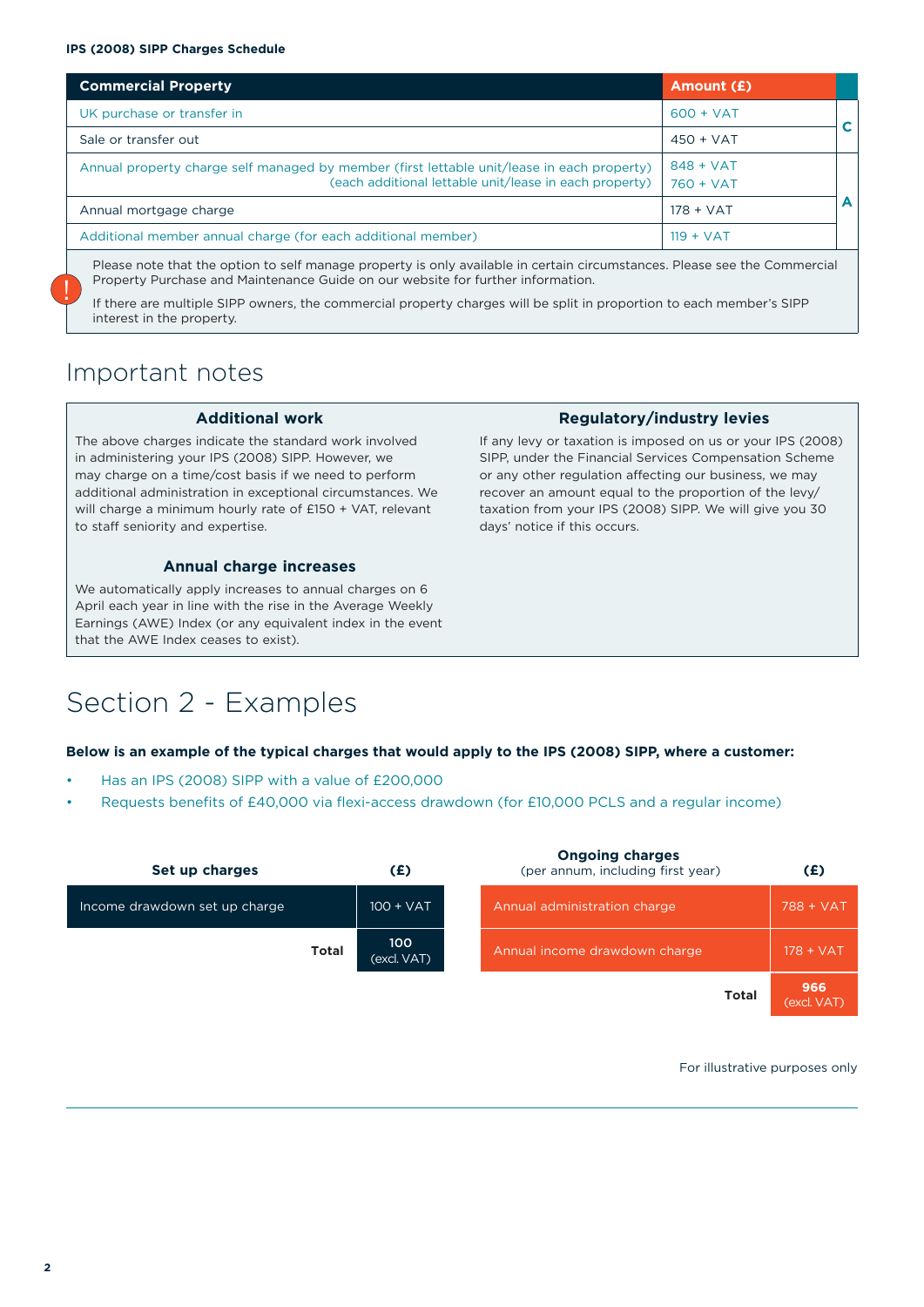#### **Below is an example of the typical charges that would apply to the IPS (2008) SIPP, where a customer:**

Self manages a commerical property in their SIPP

| <b>Ongoing charges</b><br>(per annum)              | (£)                  |
|----------------------------------------------------|----------------------|
| Annual administration charge                       | 788 + VAT            |
| Annual property charge (self managed by<br>member) | $848 + VAT$          |
| Annual mortgage charge                             | $178 + VAT$          |
| Total                                              | 1,814<br>(excl. VAT) |

For illustrative purposes only

# Section 3 - Questions and answers

### **Are there any other charges that I need to consider?**

Depending on your investment choices, you may incur charges from investment managers, stockbrokers and fund managers. If you invest in commercial property, you may incur solicitor or property manager fees. Your financial adviser may also take a charge for their services, which they will agree with you. Value Added Tax (VAT) may be applicable to these charges.

Third parties may take their charges from cash they hold on your behalf, if applicable, or they may be paid from your SIPP bank account.

### **How do these charges get paid?**

We send invoices when charges are due and automatically deduct these charges from your SIPP bank account.

If there is insufficient cash available when charges become due, at our discretion, we may sell investments within your IPS (2008) SIPP to pay charges.

It is therefore important that you, or your financial adviser, regularly monitor the balance of your SIPP bank account to ensure there is sufficient cash available to pay any charges that are due.

### **Can I use my SIPP bank account as an investment?**

Your SIPP bank account is not a suitable investment vehicle, as it is primarily designed for holding cash over short periods whilst your investments are being made, or your benefits or charges are being paid.

### **What rate of interest is paid on my SIPP bank account?**

The rate of interest we pay will change from time to time. The current interest rate you are receiving can be found on our website. Banks pay us extra interest due to the total amount we hold with them. We retain this extra interest as it helps us to keep down the other charges on your IPS (2008) SIPP.

You can find more information on the IPS (2008) SIPP by visiting the literature pages on our website at www.jameshay.co.uk, or by contacting us on 03455 212 414.